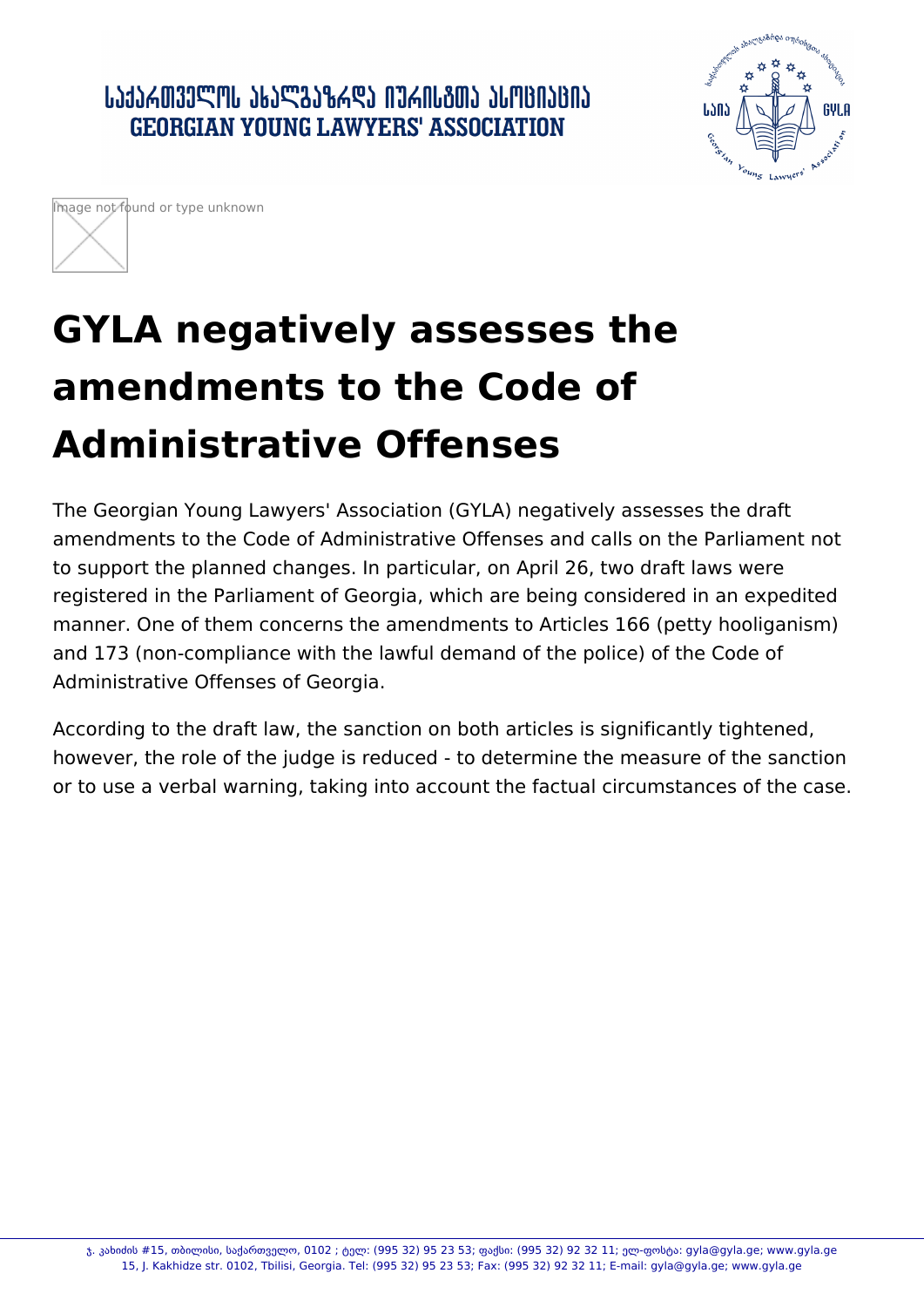GYLA considers that the tightening of sanctions in a situation when procedural part of the case established by the legislation on admin violations is not in accordance with the obligations under the Cons Georgia and international treaties, is unjustified and increases the possibility of unlawful interference with human rights. However, the tightening of the sanction will have a de(tstimegning) and fect on the realization of peaceful assembly and freedom of expression, especi the normative content of these articles is unconstitutional. It shoul noted that the systemic reform of the Code of Administrative Offens been discussed for years and there is an expectation that the Parli Georgia will soon bdeigsionussinfgundamental revision of the legislation on administrative offenses. Consequently, instead of a comprehens reform, the substantial tightening of the repressive part of the Cod have a detrimental effect on human rights.

In addition, the procedure for reviewing the draft law is flawed. It i that the decision to expedite consideration of a draft law is made b Parliament on the basis of a written substantiated request by the in law $1$ ]. In this case, the grounds for expedited consideration of the c unclear. It should be noted that expedited consideration of the draft di[ffi](#page-2-0)cult or impossible to involve the public.

The second draft law envisages amendments to Article 247 of the C Administrative Offenses of Georgia. According to the draft law, a p during an administrative detention will be brought to court as soon not later than 48 hours. According to the proposed draft law, it is t judgment of the Constitutional Court is enforced, however, the draf reasoning part of the judgment of the Constitutional Court, accordi hour detention period is quite sufficient to present a person in cou time of his arrest. However, it is important to write in the draft law grounds for detention of a person expire, he/she should be release existence of the record mentioned in the draft law will insure the c law when a person is detained in solitary confinement after the gro expire on the grounds that the term of detention has not yet expire